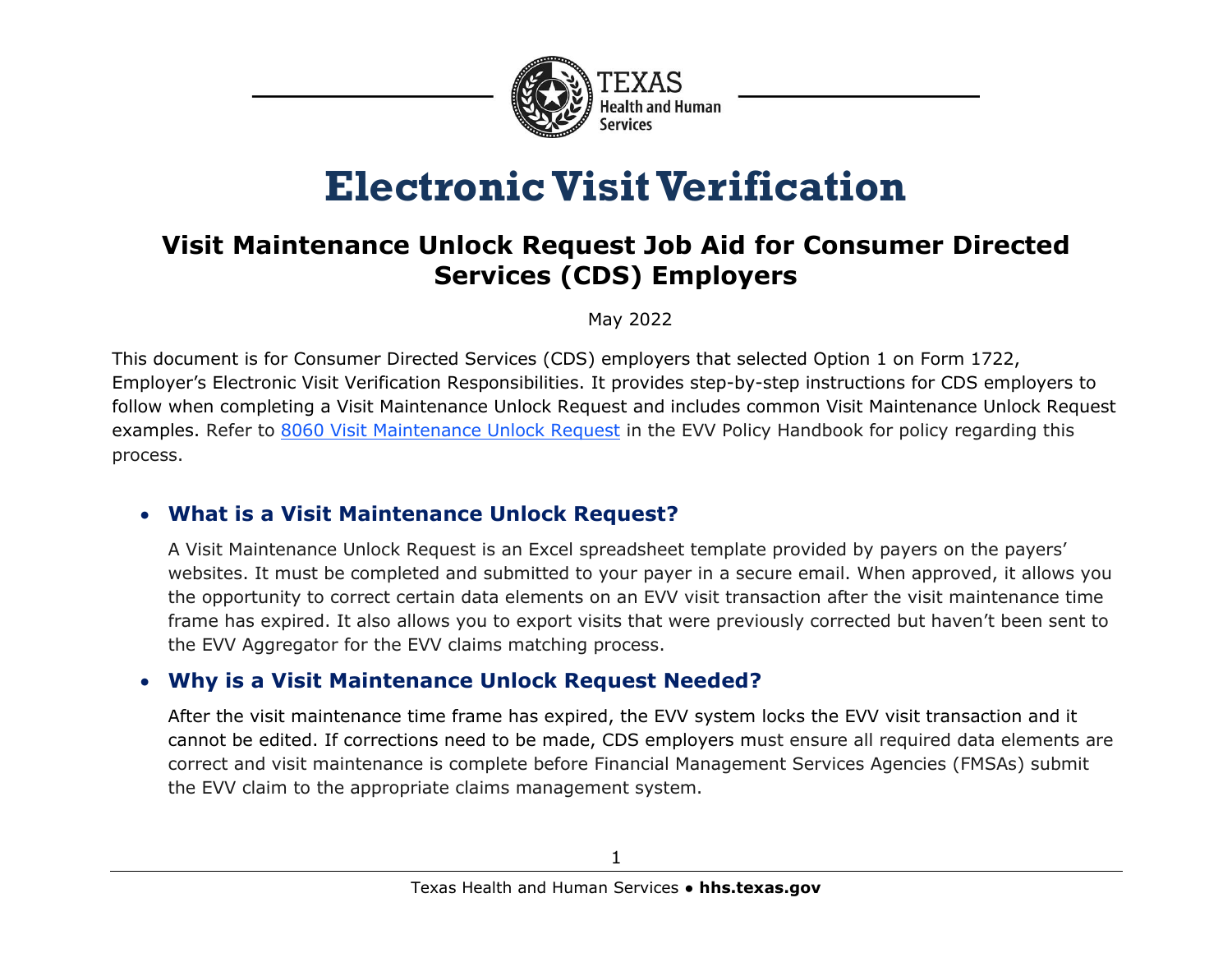#### **Visit Maintenance Unlock Request Process for CDS Employers**

- 1. Access the EVV Visit Maintenance Unlock Request for CDS Employers (Excel) on your payer's webpage.
	- If **HHSC** is your payer: Access the [EVV Visit Maintenance Unlock Request for CDS Employers \(Excel\).](https://www.hhs.texas.gov/sites/default/files/documents/doing-business-with-hhs/providers/long-term-care/evv/evv-visit-maintenance-unlock-request-cds-employers.xlsx)
	- If a **managed care organization (MCO)** is your payer: Access the EVV Visit Maintenance Unlock Request for CDS Employers (Excel) from your MCO's website. MCO websites are included on the last page of the [EVV Contact Information Guide for CDS Employers \(PDF\).](https://www.hhs.texas.gov/sites/default/files/documents/doing-business-with-hhs/providers/long-term-care/evv/cds-evv-contact-information-guide.pdf)
- 2. Open the EVV Visit Maintenance Unlock Request for CDS Employers (Excel).
	- **Tip:** You may need to zoom in to see the items in the drop-down lists. To enlarge the Visit Maintenance Unlock Request, click **View** > **Zoom** on the toolbar and select a magnification level; then click **OK**. Or click the **+** or **–** icons on the lower right of the screen to zoom in or zoom out.
- 3. The Visit Maintenance Unlock Request (Excel) includes two tabs:
	- **Instructions** tab Please read the instructions before completing the CDS Employer VMUR tab.
	- **CDS Employer VMUR** tab Use this tab to complete the Visit Maintenance Unlock Request.
- 4. On the CDS Employer VMUR tab, enter the information needed for the Visit Maintenance Unlock Request. Do not modify the spreadsheet tab names or contents within the spreadsheet.
	- **Navigation tips:** The Payer, EVV Vendor System, and Incorrect Data Element Information fields display a drop-down arrow on the right side of the fields when clicked; click the drop-down arrow and select your choice from the list. Otherwise, type in the data needed. You can use your mouse to click from one field to the next; or use the **Tab** key on the keyboard. Example of drop-down arrow:

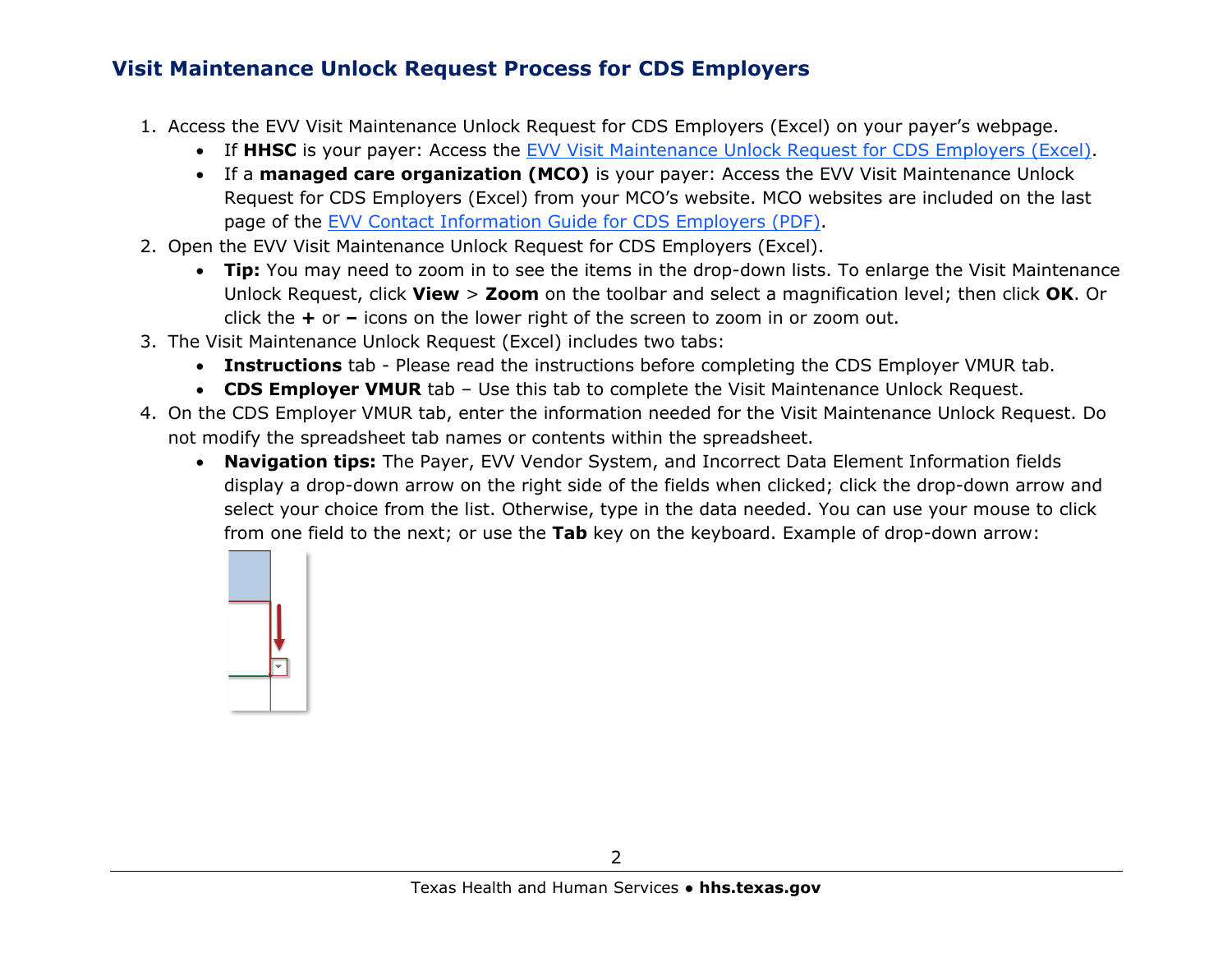#### **Member, FMSA, Payer, and EVV System Information**

CDS Employers Must Complete the Following

|                                                                  | CDS Employers must complete the Following. |
|------------------------------------------------------------------|--------------------------------------------|
| <b>Member Name</b>                                               | John Jones                                 |
| <b>Member Date of</b><br>Birth                                   | 5/9/1952                                   |
| <b>Medicaid Member</b><br>ΙD                                     | 999999999                                  |
| Financial<br>Management<br><b>Services Agency</b><br>(FMSA) Name | <b>FMSA Name</b>                           |
| <b>Payer (Listed on</b><br>the visit)                            | HHSC (LTC)                                 |
| <b>EVV Vendor</b><br>System                                      | DataLogic/Vesta                            |
| <b>Proprietary</b><br><b>System Name</b><br>(If applicable)      |                                            |

Example if using an EVV Vendor System: Example if using an EVV Proprietary System:

| <b>CDS Employers Must Complete the Following:</b>                       |                                    |  |  |  |
|-------------------------------------------------------------------------|------------------------------------|--|--|--|
| <b>Member Name</b>                                                      | Shonda Jones                       |  |  |  |
| <b>Member Date of</b><br>Birth                                          | 6/2/1978                           |  |  |  |
| <b>Medicaid Member</b><br>ΙD                                            | 99999998                           |  |  |  |
| <b>Financial</b><br>Management<br><b>Services Agency</b><br>(FMSA) Name | <b>FMSA Name</b>                   |  |  |  |
| <b>Payer (Listed on</b><br>the visit)                                   | <b>Blue Cross Blue Shield</b>      |  |  |  |
| <b>EVV Vendor</b><br>System                                             | <b>Proprietary System</b>          |  |  |  |
| <b>Proprietary</b><br><b>System Name</b><br>(If applicable)             | <b>EVV Proprietary System Name</b> |  |  |  |

| <b>Field Name</b>                                                           | <b>Instructions</b>                                                                                                                                              |
|-----------------------------------------------------------------------------|------------------------------------------------------------------------------------------------------------------------------------------------------------------|
| Member Name*                                                                | Enter the member's name that received services.                                                                                                                  |
| Member Date of Birth*                                                       | Enter the member's date of birth (mm/dd/yyyy).                                                                                                                   |
| <b>Medicaid Member ID*</b>                                                  | Enter the nine-digit Medicaid ID for the member. The Medicaid ID is located on the<br>service authorization; or you may contact your FMSA for the Medicaid ID.   |
| <b>Financial Management</b><br><b>Services Agency (FMSA)</b><br><b>Name</b> | Enter the FMSA's name.                                                                                                                                           |
| <b>Payer (Listed on the</b><br>$visit)*$                                    | Click the <b>Payer</b> field. Click the drop-down arrow and select the payer listed on the<br>visit from the drop-down list.                                     |
| <b>EVV Vendor System</b>                                                    | If you are using an EVV vendor system, click the EVV Vendor System field. Click<br>the drop-down arrow and select the EVV vendor system from the drop-down list. |
| <b>Proprietary System</b><br><b>Name</b>                                    | If you are using an EVV proprietary system, enter the EVV proprietary system's<br>name.                                                                          |

**\***Member Medicaid and payer information can only be updated by the FMSA.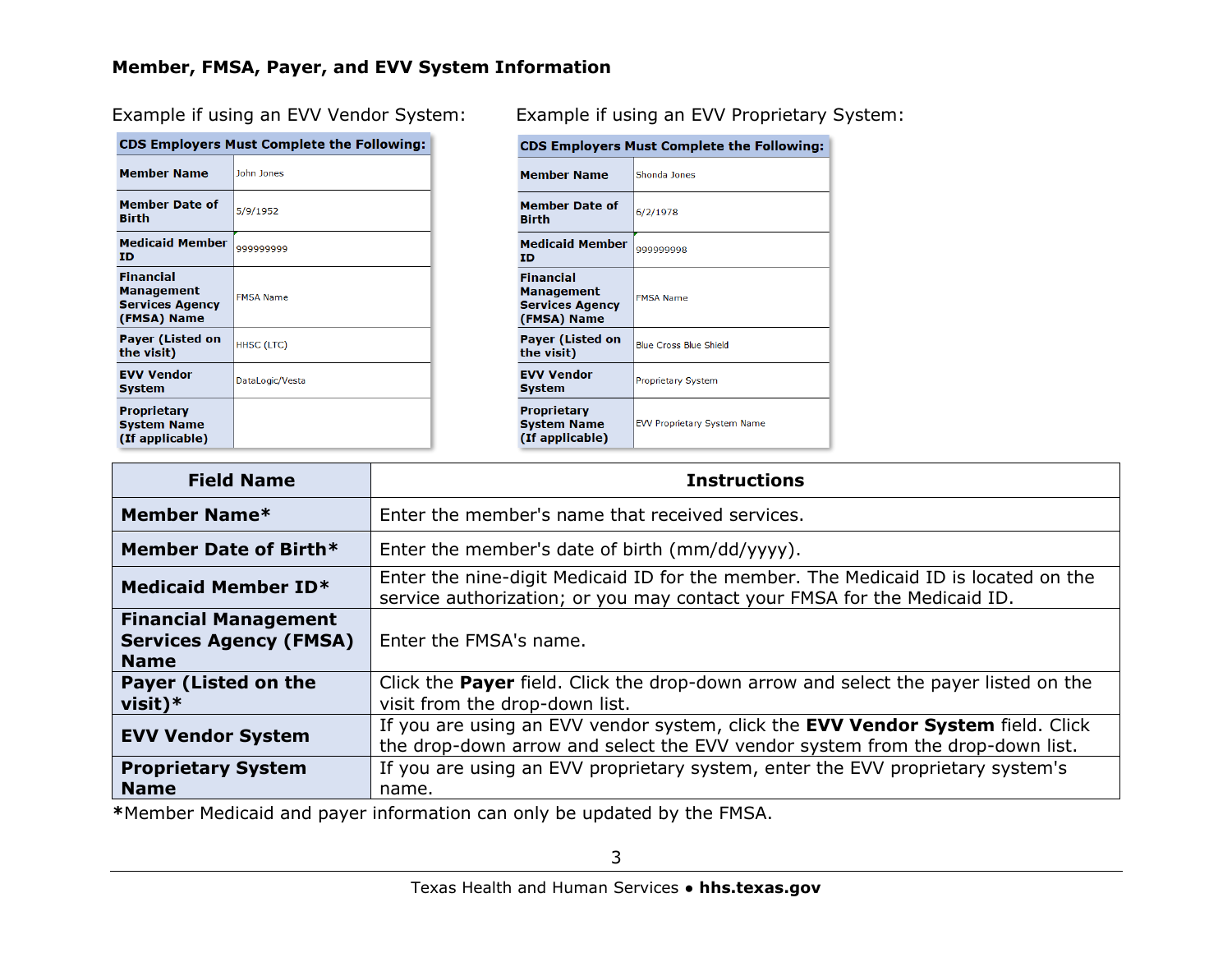#### **Correction Request Information**

|                     |                       |                                         | <b>Correction Request Information</b> |                                                                            |                                                     |
|---------------------|-----------------------|-----------------------------------------|---------------------------------------|----------------------------------------------------------------------------|-----------------------------------------------------|
| <b>EVV Visit ID</b> | <b>EVV Visit Date</b> | <b>Incorrect Data</b><br><b>Element</b> | <b>Incorrect Data</b>                 | <b>Correct Data</b><br><b>Element Information Element Information</b>      | <b>Reason for Data</b><br><b>Element Correction</b> |
| 777777777           | 12/21/2021            | Reason Code                             | Incorrect Clock In: 8:15AM            | $^\dagger$ Time In to be communicated in $^\dagger$<br>free text: $8:00AM$ | Add reason code and free text                       |

| <b>Field Name</b>                                    | <b>Instructions</b>                                                                                                                                                                                                                                                                                                                                                                                                                                                                                      |
|------------------------------------------------------|----------------------------------------------------------------------------------------------------------------------------------------------------------------------------------------------------------------------------------------------------------------------------------------------------------------------------------------------------------------------------------------------------------------------------------------------------------------------------------------------------------|
| <b>EVV Visit ID (Column A)</b>                       | Enter the EVV Visit ID.                                                                                                                                                                                                                                                                                                                                                                                                                                                                                  |
| <b>EVV Visit Date (Column B)</b>                     | Enter the date of service.                                                                                                                                                                                                                                                                                                                                                                                                                                                                               |
| <b>Incorrect Data Element (Column C)</b>             | Click the Incorrect Data Element field. Click the drop-<br>down arrow and select an incorrect data element from the<br>drop-down list. Only approved data element options<br>allowed for corrections are included in the drop-down list.<br>Multiple corrections for one visit will require multiple line<br>submissions.<br><b>Note:</b> $'N/A$ – Export Only' may be selected for situations<br>when a visit has been corrected but not exported to the<br>EVV Aggregator because the visit is locked. |
| <b>Incorrect Data Element Information (Column D)</b> | Enter the incorrect data currently showing in the EVV<br>system.                                                                                                                                                                                                                                                                                                                                                                                                                                         |
| <b>Correct Data Element Information (Column E)</b>   | Enter the data element that will show in the EVV system<br>after the correction has been made.                                                                                                                                                                                                                                                                                                                                                                                                           |
| <b>Reason for Data Element Correction (Column F)</b> | Enter the reason for the data element correction.                                                                                                                                                                                                                                                                                                                                                                                                                                                        |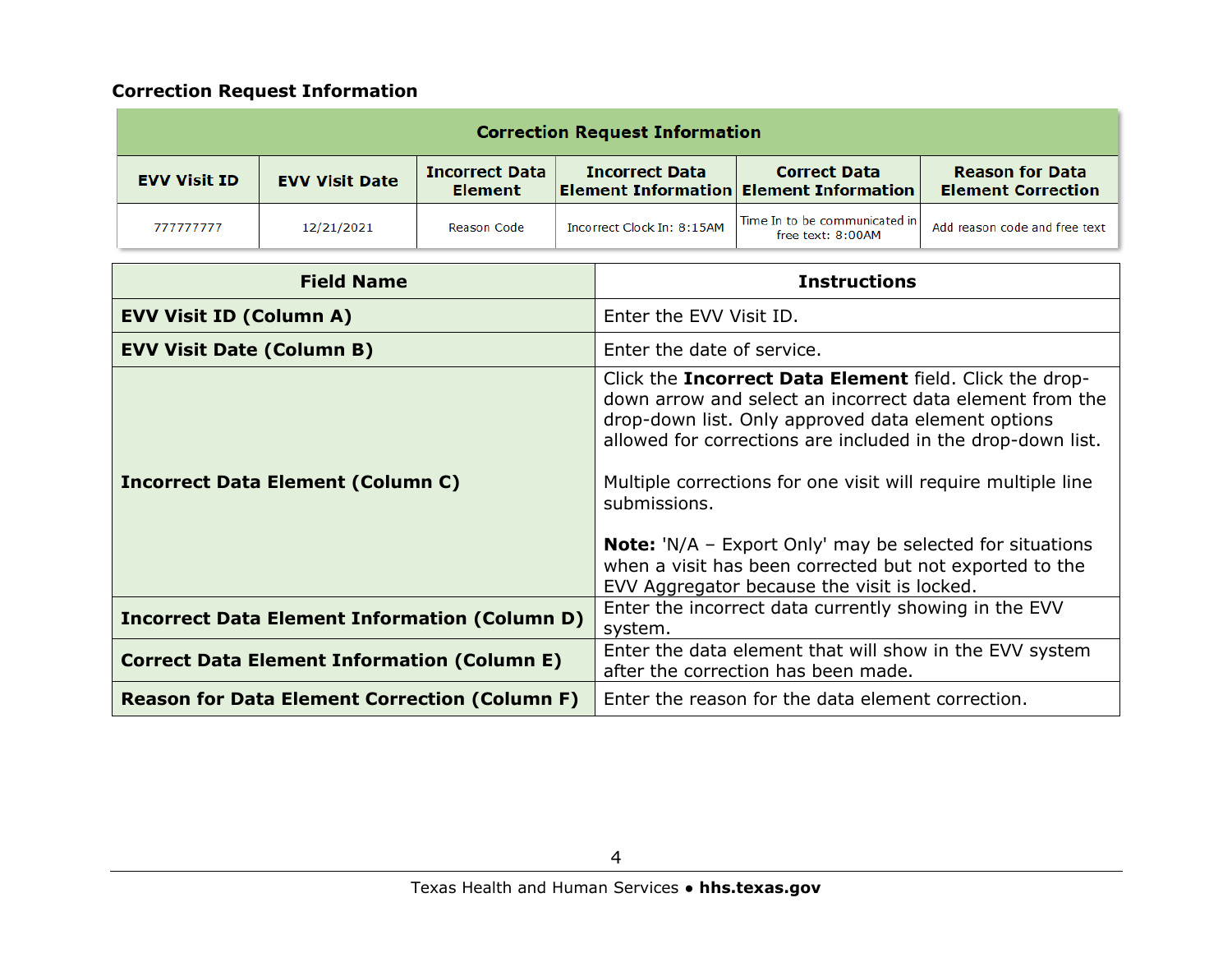#### **Payer Use Only**

Do not enter any information in fields that payers must complete (yellow fields).

| <b>Payers Must Complete the Following:</b> |                        |                          |
|--------------------------------------------|------------------------|--------------------------|
| <b>FMSA's NPI or</b><br><b>API</b>         |                        | <b>PAYER USE ONLY</b>    |
| <b>FMSA's TIN</b>                          |                        |                          |
| <b>FMSA's</b><br><b>Provider Number</b>    | <b>Approval Status</b> | <b>Reason for Denial</b> |
| <b>Program</b>                             |                        |                          |
| <b>Service Area</b>                        | <b>Approved</b>        |                          |

- 5. When you are done entering data in the Visit Maintenance Unlock Request, save the completed request (Excel spreadsheet) to your local drive. Do not save the file as a PDF; payers deny PDF requests.
	- Click **File** > **Save As**.
	- Click **Browse** to select the save location; then click **Save**.
- 6. Attach the Visit Maintenance Unlock Request to an email. In the email, include a contact name, email address and phone number. **CDS employers must notify their FMSAs in writing when submitting Visit Maintenance Unlock Requests. Copy (CC) your FMSA on the request email.**
- 7. Encrypt the email before you send it. Email encryption instructions vary, depending on the email program used. Search "How to encrypt an email" in the Help section of your email program for instructions. Visit Maintenance Unlock Request emails not sent securely could result in a Health Insurance Portability and Accountability Act (HIPAA) violation and the payer will deny the request.
	- **How to Encrypt an Email in Microsoft Outlook:** In the email message, click **File** > **Properties**. Click **Security Settings**, and then select the **Encrypt message contents and attachments** check box. Click **OK**; then close the window. Compose your email message; then click **Send**. Example:

| Encrypt message contents and attachments<br>Add digital signature to this message<br>Send this message as clear text signed<br>Request S/MIME receipt for this message<br><b>Security Settings</b><br>Security setting:<br><automatic><br/>Change Settings<br/><b>Security Label</b><br/><none><br/>Configure<br/>Policy</none></automatic> | <b>Security Properties</b> |  | × |
|---------------------------------------------------------------------------------------------------------------------------------------------------------------------------------------------------------------------------------------------------------------------------------------------------------------------------------------------|----------------------------|--|---|
|                                                                                                                                                                                                                                                                                                                                             |                            |  |   |
|                                                                                                                                                                                                                                                                                                                                             |                            |  |   |
|                                                                                                                                                                                                                                                                                                                                             |                            |  |   |
|                                                                                                                                                                                                                                                                                                                                             |                            |  |   |
|                                                                                                                                                                                                                                                                                                                                             |                            |  |   |
|                                                                                                                                                                                                                                                                                                                                             |                            |  |   |
|                                                                                                                                                                                                                                                                                                                                             |                            |  |   |
|                                                                                                                                                                                                                                                                                                                                             |                            |  |   |
|                                                                                                                                                                                                                                                                                                                                             |                            |  |   |
| Classification:                                                                                                                                                                                                                                                                                                                             |                            |  |   |
| Privacy Mark:                                                                                                                                                                                                                                                                                                                               |                            |  |   |
|                                                                                                                                                                                                                                                                                                                                             |                            |  |   |
|                                                                                                                                                                                                                                                                                                                                             |                            |  |   |
|                                                                                                                                                                                                                                                                                                                                             |                            |  |   |
| Cancel<br>OK                                                                                                                                                                                                                                                                                                                                |                            |  |   |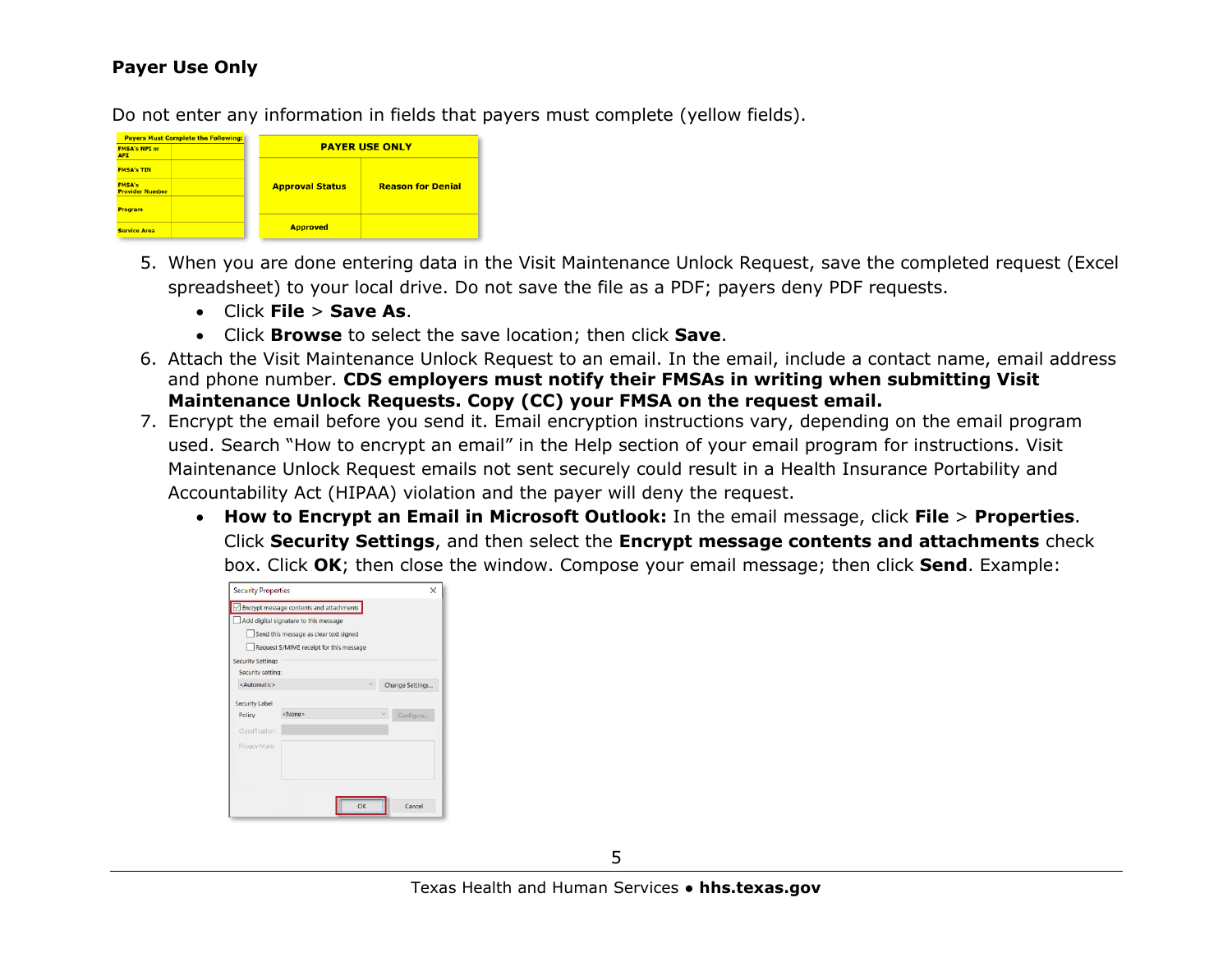- **If Not Able to Send a Secure Email:** If you're not able to send a secure email, you can request one from the payer. Refer to payer emails in step #8. Once the payer has sent the secure email, you can reply to the secure email with the attached Visit Maintenance Unlock Request.
- 8. Send the secure email, along with the Visit Maintenance Unlock Request, to your payer.
	- If HHSC is your payer: Send to [evv@hhs.texas.gov.](mailto:evv@hhs.texas.gov)
	- If an MCO is your payer: Send to your MCO. MCO emails are included on the last page of the EVV [Contact Information Guide for CDS Employers \(PDF\).](https://www.hhs.texas.gov/sites/default/files/documents/doing-business-with-hhs/providers/long-term-care/evv/cds-evv-contact-information-guide.pdf)
- 9. The payer will deny the Visit Maintenance Unlock Request if it is incomplete or missing required information, if it cannot be opened by the payer, or if it was not sent through a secure method.

If the payer approves your Visit Maintenance Unlock Request, the payer will send it to the EVV vendor or EVV Proprietary System Operator (PSO) within three business days. EVV vendors/PSOs have 10 business days to validate the information submitted and complete visit maintenance or schedule a meeting with the CDS employer to complete visit maintenance. The EVV PSO determines the time frame for completing visit maintenance.

If the information submitted is incorrect, invalid, or missing data elements, the EVV vendor or EVV PSO will:

- Not unlock EVV visit transaction(s) for visit maintenance.
- Return the Visit Maintenance Unlock Request to the CDS employer.
- Notify the CDS employer why the EVV visit transaction(s) cannot be unlocked for visit maintenance.

EVV vendors/EVV PSOs cannot provide specific information regarding what data should be updated. They can only direct the CDS employer as to which visit dates and members are approved within the Visit Maintenance Unlock Request.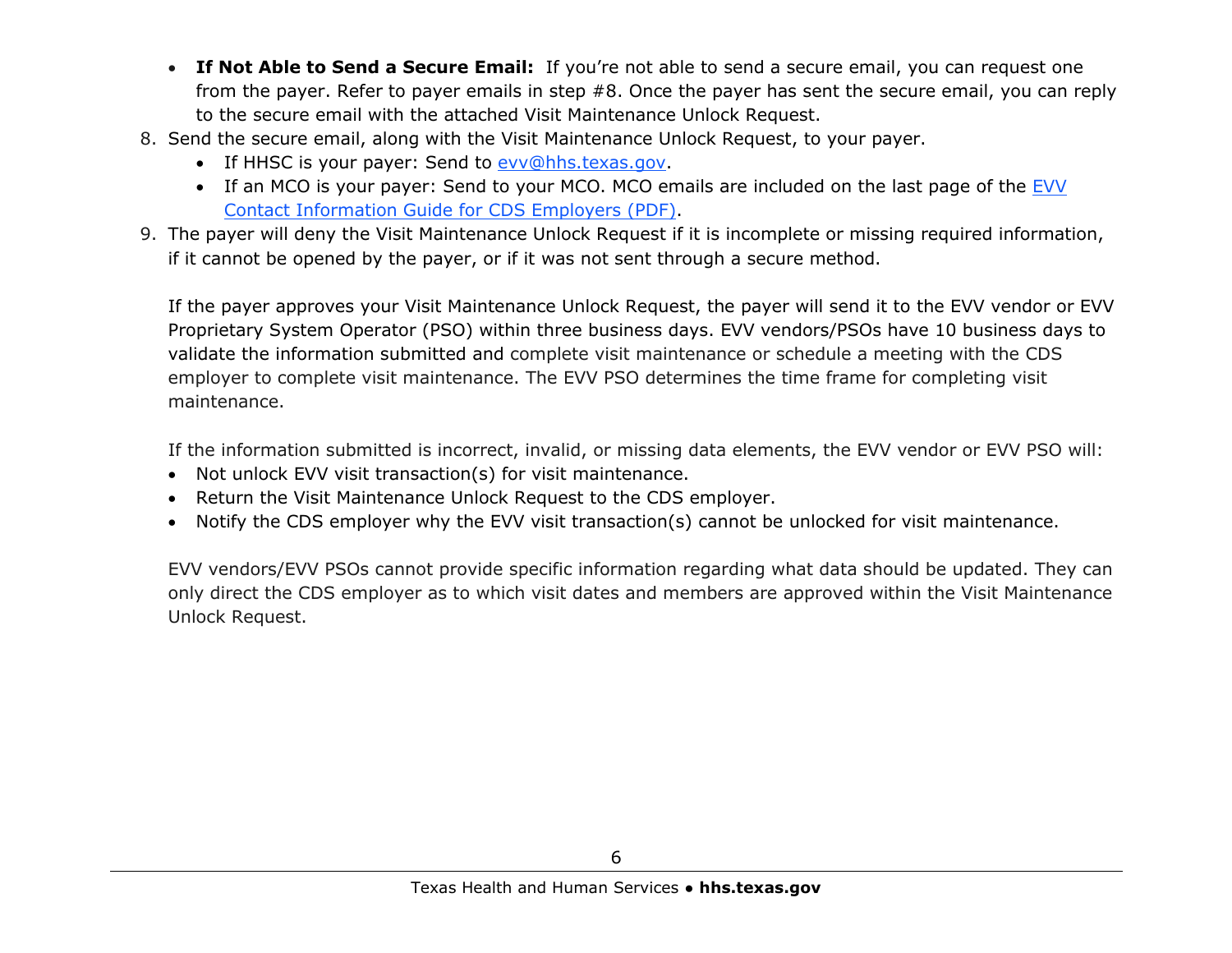#### **Common Visit Maintenance Unlock Request Examples**

## Example 1: Request to Change Bill Hours

**Scenario:** CDS employer Jamie Davis needs to unlock two visits to make corrections to the bill hours to match the actual hours the CDS employee (service provider) provided to the member during service delivery. Visit Maintenance Unlock Request Example:

| <b>Correction Request Information</b> |                       |                                         |                                                     |                                                                      |                                                                             |
|---------------------------------------|-----------------------|-----------------------------------------|-----------------------------------------------------|----------------------------------------------------------------------|-----------------------------------------------------------------------------|
| <b>EVV Visit ID</b>                   | <b>EVV Visit Date</b> | <b>Incorrect Data</b><br><b>Element</b> | <b>Incorrect Data Element</b><br><b>Information</b> | <b>Correct Data</b><br><b>Element Information Element Correction</b> | <b>Reason for Data</b>                                                      |
| 00000000000                           | 4/9/2021              | <b>Bill Hours</b>                       | 5.25                                                | 4.25                                                                 | Billing adjustment done;<br>visit not updated in Vesta<br>or TMHP           |
| 10000000000                           | 3/26/2021             | <b>Bill Hours</b>                       |                                                     | 2.5                                                                  | The visit was updated in<br>Vesta but the update did<br>not make it to TMHP |

#### **Important Notes for Requests to Increase Bill Hours:**

- A request to increase bill hours in the Visit Maintenance Unlock Request is not a guarantee that it will occur if the increase would cause you to go over the authorized amount linked to the member. If the EVV vendor or PSO discovers the request to increase the number of billed hours would exceed what is allowed and documented in the member's profile, they will deny the request.
- Bill hours may never be increased beyond the actual hours worked.
- Bill hours may be downward adjusted if the actual hours worked captured in the EVV system are incorrect, or if the FMSA intends to bill Medicaid for less time than actual hours worked in the EVV system.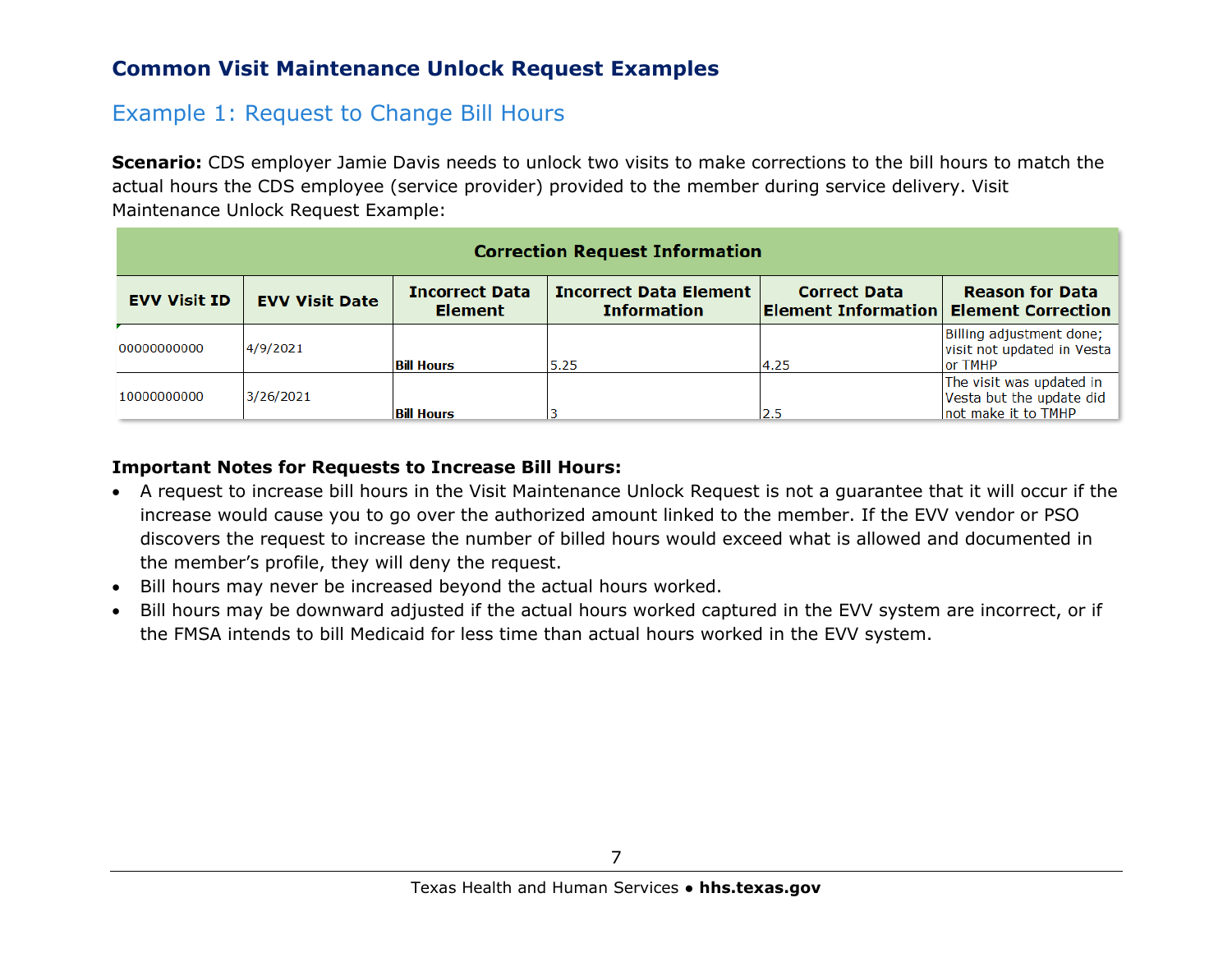## Example 2: Request to Document Actual Clock In and Clock Out Times

**Scenario:** CDS employer Heidi Gonzalez needs to unlock three visits to document the actual clock in time of the CDS employee, the actual clock out time of the CDS employee, and the actual clock in and clock out times of the CDS employee because the times are incorrect on the visits in the EVV system. Visit Maintenance Unlock Request Example:

|                     |                       |                                         | <b>Correction Request Information</b>               |                                                                            |                                                     |
|---------------------|-----------------------|-----------------------------------------|-----------------------------------------------------|----------------------------------------------------------------------------|-----------------------------------------------------|
| <b>EVV Visit ID</b> | <b>EVV Visit Date</b> | <b>Incorrect Data</b><br><b>Element</b> | <b>Incorrect Data</b>                               | <b>Correct Data</b><br><b>Element Information Element Information</b>      | <b>Reason for Data</b><br><b>Element Correction</b> |
| 99999999            | 4/11/2021             | Reason Code                             | Incorrect Clock In: 8:15AM                          | Time In to be communicated in<br>free text: $8:00AM$                       | Add reason code and free text                       |
| 99999998            | 4/18/2021             | Reason Code                             | Incorrect Clock Out: 5:15PM                         | Time Out to be communicated<br>in free text: 5:00PM                        | Add reason code and free text                       |
| 99999997            | 4/11/2021             | Reason Code                             | Incorrect Clock In: 9:15AM<br>and Clock Out: 3:15PM | Time In: 9:00AM and Time<br>Out: 3:00PM to be<br>communicated in free text | Add reason code and free text                       |

**Important Note:** Select **Reason Code** as the incorrect data element if the clock in and/or clock out times need to be corrected. Once the visit is unlocked, enter the actual clock in and clock out times in the free text field.

## Example 3: Request to Enter a Visit Manually

**Scenario:** CDS employer Lucy Hawkins needs to enter a visit manually into the EVV system because when the CDS employee tried to clock in and clock out using the mobile method, there were system errors and the clock in and clock out times were not electronically captured. Visit Maintenance Unlock Request Example:

|                     |                       |                                         | <b>Correction Request Information</b> |                                                                       |                                                     |
|---------------------|-----------------------|-----------------------------------------|---------------------------------------|-----------------------------------------------------------------------|-----------------------------------------------------|
| <b>EVV Visit ID</b> | <b>EVV Visit Date</b> | <b>Incorrect Data</b><br><b>Element</b> | <b>Incorrect Data</b>                 | <b>Correct Data</b><br><b>Element Information Element Information</b> | <b>Reason for Data</b><br><b>Element Correction</b> |
| N/A                 | 12/21/2021            | <b>Bill Hours</b>                       | 0                                     | Clock In Time: 8:00AM<br>Clock Out Time: 2:00PM                       | Technical issues with the Vesta<br>system           |